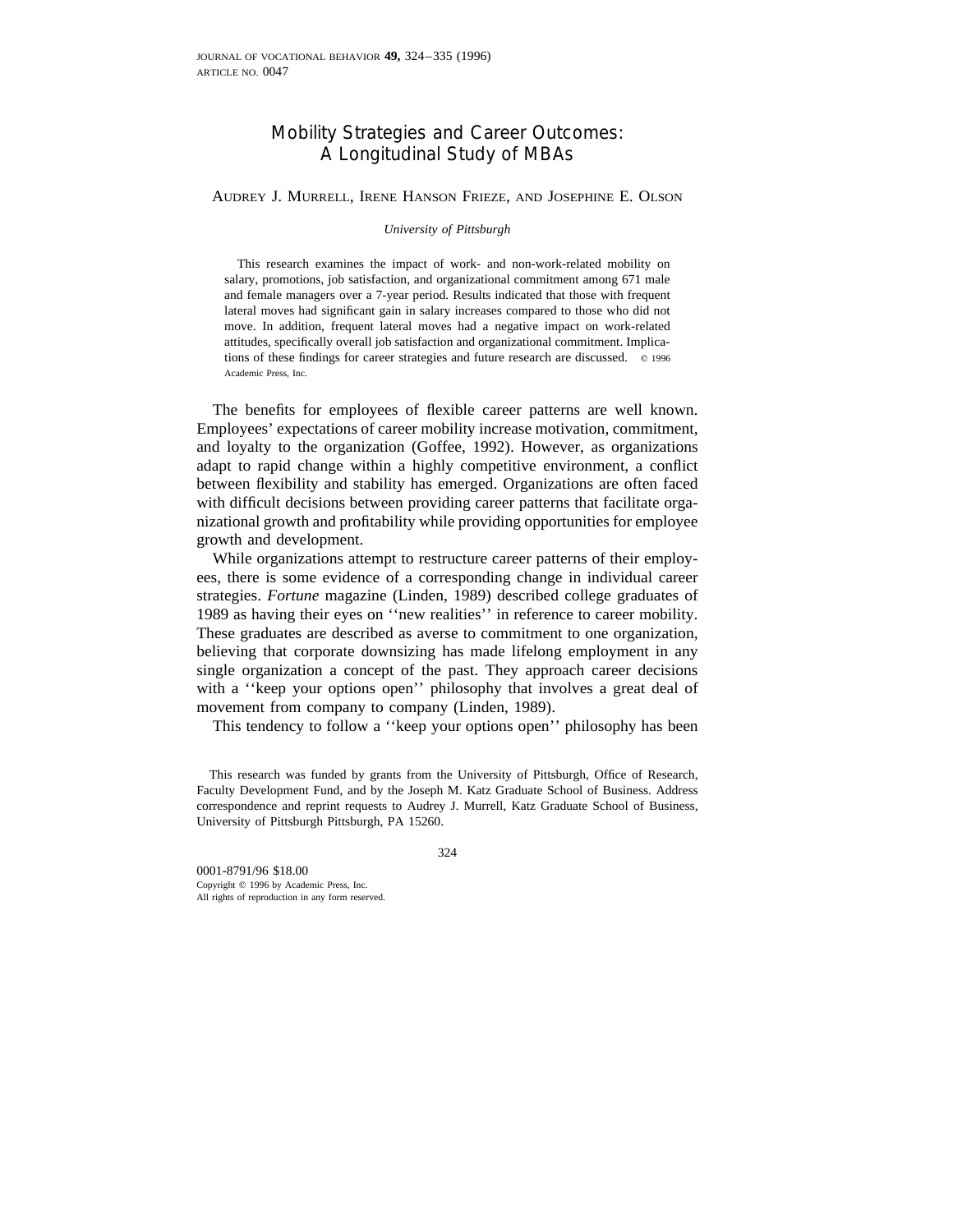associated with those in managerial and profession occupations. MBAs are viewed as having unrealistic expectations of future career success, a tendency toward job-hopping, and what is known as a ''careerist'' attitude toward their job and the organization (DePasquale & Lange, 1971; Dougherty, Dreher, & Whitely, 1993). While there is some empirical evidence to support the notion of MBAs as careerists (Chiet, 1985; Feldman & Weitz, 1991; Frakes, 1983; Gannon & Arlow, 1985), other researchers have challenged this view (Louis, 1981; Jenkins, Reizenstein, & Rogers, 1984).

In this research, we examine the impact of career strategies involving a variety of job changes known as mobility strategies (e.g., lateral transfers, changing jobs, changing companies, leaves of absence, periods of part-time work, periods of non-work) and their impact on career outcomes (salary, promotions) and work attitudes (satisfaction, commitment) across a 7-year period. We expect that the utilization of mobility strategies will have a positive effect on career outcomes, but a negative effect on work attitudes.

Feldman (1985, 1988) has described the changing career values and goals that exist among contemporary managers as a ''careerist attitude.'' This new careerism perspective is defined as ''the propensity to pursue career advancement through non-performance-based means'' (Feldman & Weitz, 1991, p. 238). These non-performance-based means include career mobility tactics (e.g., lateral transfers, downward movements, changing companies) and the instrumental use of social relationships with co-workers, supervisors, or other organizational mentors.

The new careerism notion has a number of implications for an individual's attitude toward work (Feldman, 1985, 1988). Individuals with a careerist attitude may be highly sensitive to negative aspects of their job and the organizations in which they work. Careerists must justify the movement within and between organizations. By focusing on the negative aspects of one's current job and organization that may potentially block future career advancement, careerists are able to reduce dissonance associated with what may be perceived as disloyal and manipulative behavior. Consequently, a strong careerist attitude should be associated with low levels of job satisfaction and organizational commitment. Previous research on fast tracking provides some empirical support (Morrison, White, & Van Velson, 1987) for these theoretical assumptions (Feldman & Weitz, 1991; Kovach, 1986; Thompson, Kirkham, & Dixon, 1985).

While MBAs as careerists are expected to be dissatisfied with current aspects of both their job and the organization, they are nonetheless motivated by prospects for future career advancement. As Feldman (1985, 1988) predicts, a careerist attitude should be positively associated with a strong desire for career mobility; this desire for mobility is akin to the ''keep your options open'' philosophy mentioned earlier. Both of these factors should lead to a desire to switch jobs and companies in an attempt to remove oneself from a perceived negative environment and thereby enhance one's own career posi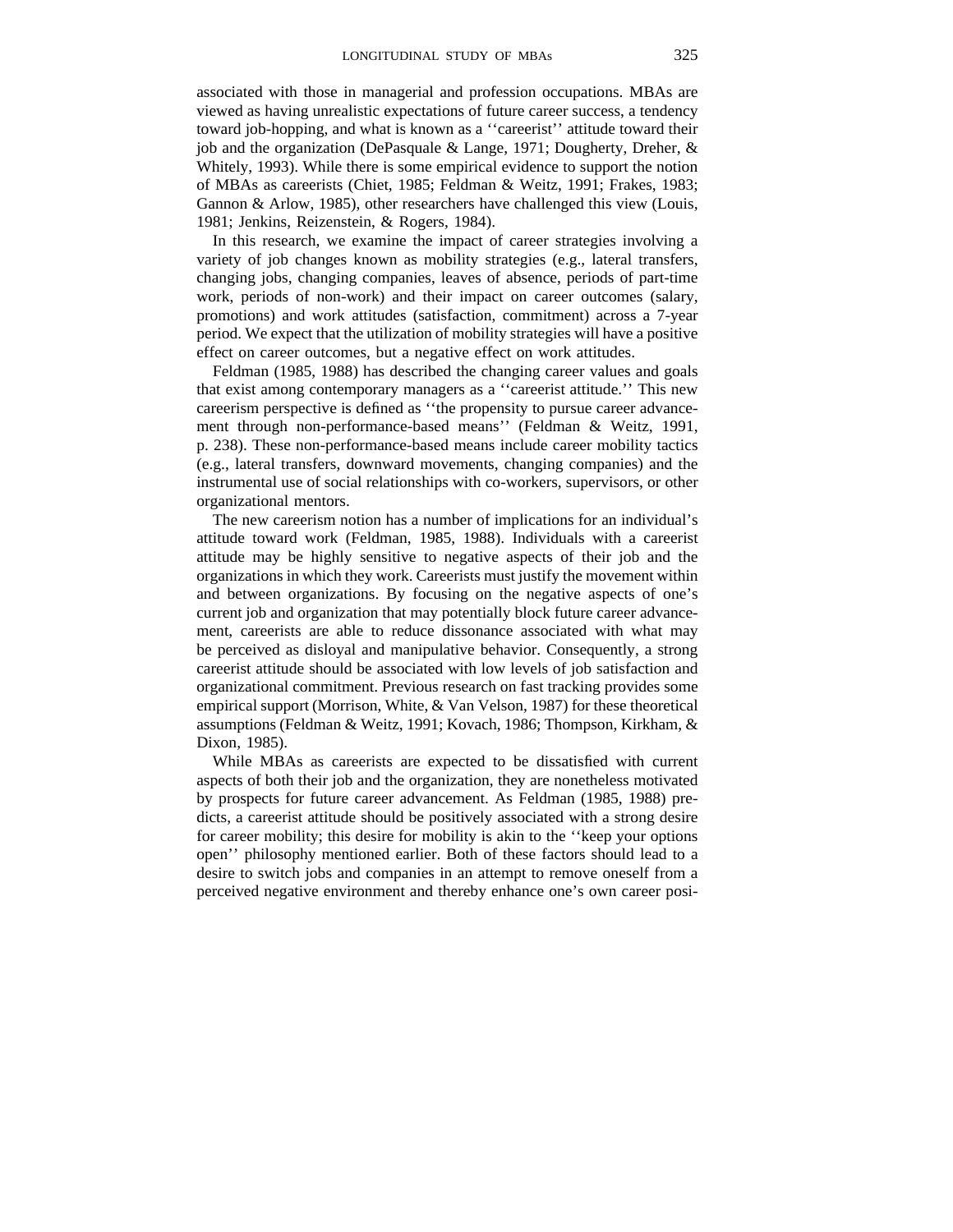tion. This keep-your-options-open philosophy is reinforced by the structure and content of many MBA programs that emphasize career management, networking, and career advancement (Cooper & Dowd, 1987).

Few studies have directly tested the notion of MBAs as careerist by examining the impact of mobility strategies on work attitudes and career outcomes. Feldman and Weitz (1991) developed a scale to measure overall attitudes that illustrate a careerist attitude. Their results generally support the theoretical framework proposed by the new careerism construct. A careerist attitude increased the salience of the negative aspects of work and the organization and resulted in more negative work attitudes. More specifically, a strong careerist attitude toward work was associated with low job satisfaction, low work motivation, and low organizational commitment. In addition, a careerist attitude was associated with a self-reported desire for frequent career advancement and moderately associated with a self-reported desire to change jobs. However, in terms of actual mobility, Feldman and Weitz (1991) found that a strong careerist *attitude* did not significantly predict either number of company changes or salary, although careerists did have a greater number of promotions than non-careerists.

Feldman and Weitz's (1991) findings provide only limited support for the tenants proposed by the careerism notion. While an individual's careerist attitude predicted desire for career mobility, these attitudes may not predict actual mobility or promotions.

While we expect that mobility factors will influence career outcomes, it is reasonable to expect that these effects will not be uniform for all types of managers. Some research shows that gender has an important effect on organizational experiences, career mobility, and career outcomes such as the impact of job interruptions or periods of non-work (Coleman, 1990; Olson & Frieze, 1989; Olson, Frieze & Detlefsen, 1987). The utilization of some types of mobility strategies (e.g., job interruptions) may have a negative effect on career outcomes, especially for female managers. Unfortunately, there is no existing theoretical framework that explains why (or when) the use of some mobility strategies may have negative effects for female managers. Thus, our research will explore rather than predict the impact of gender along with the use of mobility strategies on career outcomes of male and female managers.

The nature of the specific mobility strategy that is employed can have important consequences on career outcomes and work attitudes. Mobility strategies may involve movement both within and between organizations (e.g., lateral transfers, changes in company, changes in job level or position). These latter strategies may be intuitively viewed as undesirable in terms of later career advancement. However, some research has suggested that absences from the work force or periods of ''leveling off'' may be both preferred and beneficial for certain individuals, especially within select demographic groups (Levinson, 1986). In addition, research on part-time work indicates that women are more satisfied with part-time work than men, because such ab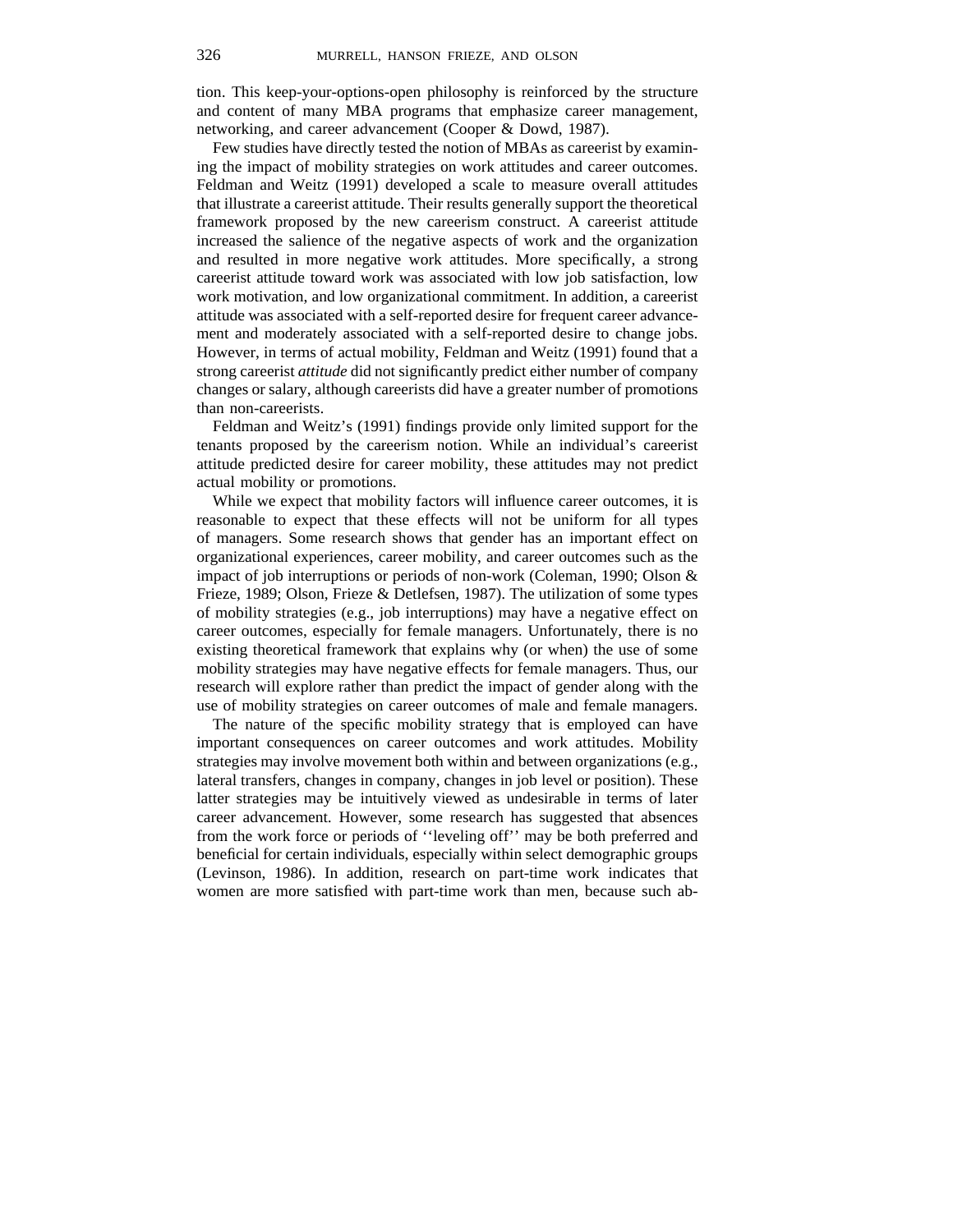sences from or interruptions in full-time work provide flexibility for these individuals (Greenberger & Steinberg, 1986; Presser, 1986).

To more clearly understand the range of the options available for MBAs, one must differentiate between *work-related* and *non-work-related* mobility strategies. Non-work-related mobility strategies are those career movements that remove the individual from the work environment (e.g., leaves, part-time or contingent work, non-work). Work-related strategies are those that retain the individual within the work environment (changes in job, changes in companies). This distinction is important because not all career advancement or mobility strategies selected by individuals may be equally effective in terms of the desired outcomes.

The present study extends the work by Feldman and Weitz (1991), by assessing six types of actual mobility behaviors (i.e., lateral transfers, changes in companies, changes in jobs for personal reasons, periods of part-time work, periods of non-work, and leaves of absence) across four outcomes (i.e., number of promotions, salary, job satisfaction, and organizational commitment). We examine the effect of these strategies over a 7-year period among a group of currently employed managers in a variety of work environments. We expect that while work-related changes (lateral transfers, changes in companies) will have a positive effect on career outcomes (number of promotions, salary), non-work-related changes (leaves of absence, part-time work, periods of non-work) will negatively impact career outcomes. Also, we expect that both work and non-work-related changes will have a negative effect on career outcomes. In terms of work attitudes, we expect that both work and non-workrelated mobility will have negative effect on work attitudes (job satisfaction, organizational commitment).

#### **METHOD**

#### *Sample*

A total of 671 (507 males and 164 females) MBAs participated in this research. The average age of respondents was 40 years old and most were married (80%) at the time of this survey with an average of 1.6 children. The average individual earnings of participants was \$80,000 per year with average earnings for men at \$85,000 and average earnings for women at \$65,000 per year. Most participants had been working for at number of years since their MBA and the total years of work experience ranged from 3 to 32 years with an average of 5 years of work experience. Individuals who participated in this research averaged about 1 lateral move, 1 company change and 7 months of part-time or unemployment during the 7-year period examined.

#### *Procedure*

The authors conducted a longitudinal study of individuals who received the degree of Master of Business Administration during the period 1973 to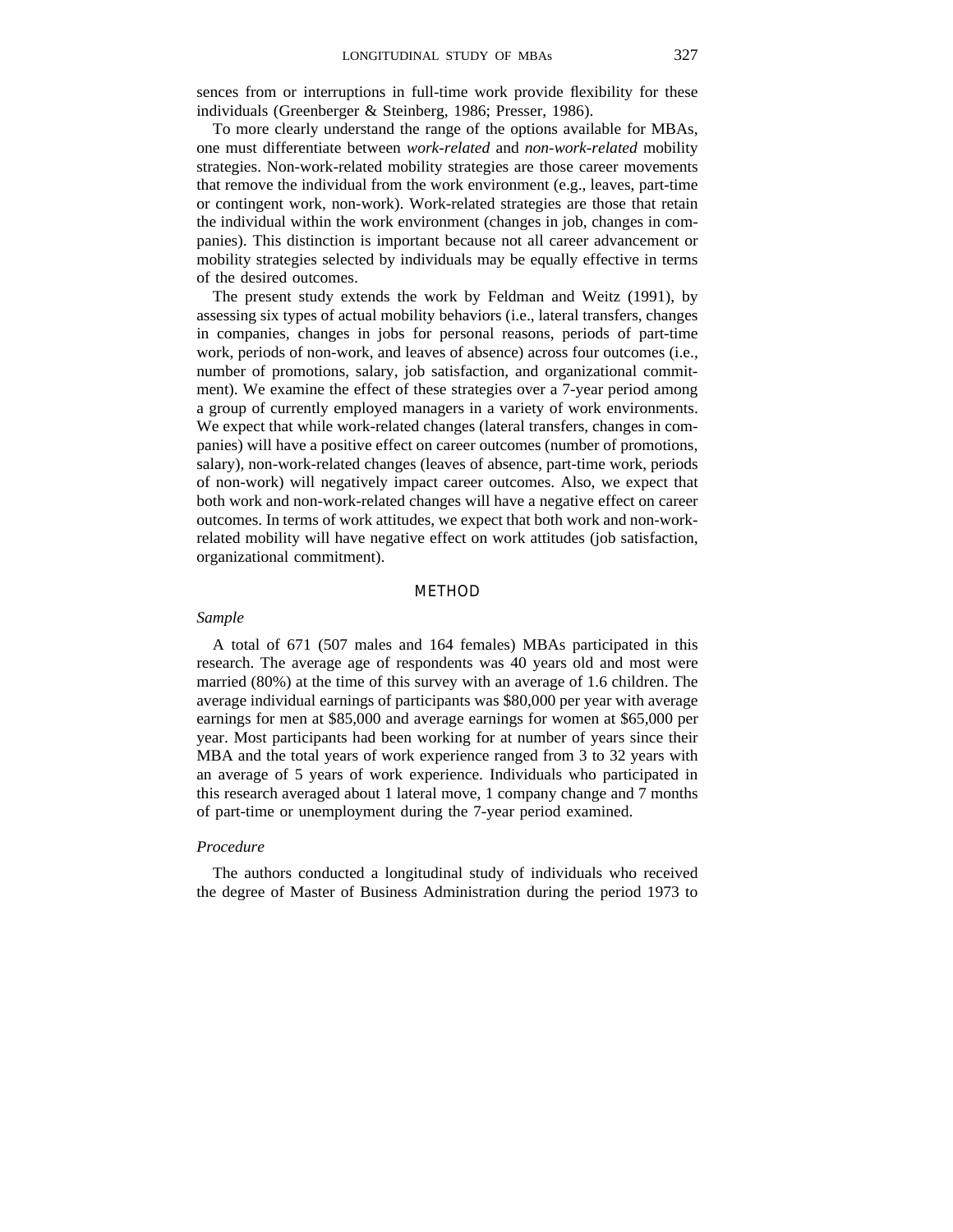1982 from the University of Pittsburgh. In the spring of 1984, an initial questionnaire was sent to 2041 graduates of the three MBA programs (fulltime, part-time, and executive) at the university. After two follow-up mailings, we received 1433 questionnaires, yielding a response rates of 70% for that initial survey. For the present study, the authors sent a follow-up questionnaire in 1991 to 1301 of the MBAs who had responded to the 1984 survey.

We were unable to send questionnaires to 132 of the MBAs in the earlier survey because of bad addresses and because two were deceased. After two follow-ups, 967 usable questionnaires were returned, giving us a 74% response rate from those who answered the first survey.

Using three categories (responded, no response or bad address) the authors applied a  $\chi^2$  test to determine whether respondents to the second survey were representative of respondents to the first survey. There were no significant differences in responses by sex ( $\chi^2(1) = 3.24$ , p > .19) or by whether or not the MBA was working in 1984 ( $\chi^2(1) = 1.68$ ,  $p > .43$ ), but there was a significant difference by MBA program  $(\chi^2(2) = 15.20, p < .004)$ .

#### *Instrument*

Both questionnaires asked a number of questions, several were common across both surveys. The overall work status variables (e.g., employment status, hours worked, title, position, and industry) were repeated in both the 1984 and 1991 surveys. On both the 1984 and 1991 surveys, respondents were asked if they were employed full-time at the time of the survey. This item was used as the basis for inclusion in the final sample. All analyses were based on a total of 671 MBAs who were employed full-time (35 h or more per week) at the time of both the 1984 and 1991 surveys. Self-employed individuals, who were working full-time were not included in any of our analyses. Individuals were asked to provide their her annual salary (including bonuses) in both the 1984 and 1991 surveys, and the change in salary was calculated and used in all subsequent analyses.

Measures of work attitudes (organizational commitment, job satisfaction) and two measures of career mobility were included only in the 1991 survey.

*Career mobility.* Respondents were asked to indicate the number of promotions, lateral transfers, job changes for personal reasons, and number of different employers over the 1984 to 1991 time period. MBAs were also asked to indicate the number of months they were unemployed, worked part-time or took a leave of absence for personal reasons during this 7-year period.

*Organizational commitment.* Each participant was asked to complete the 15-item Porter and Smith (1970) measure of organizational commitment and the INDSALES measure of overall job satisfaction (Comer, Machleit, & Lagace, 1989). This scale consists of statements regarding attitudes toward the individual's current organization. Sample items include, ''I really care about the fate of this company;'' ''I am proud to tell others I am part of this company; and ''I feel very little loyalty to this company.'' This widely used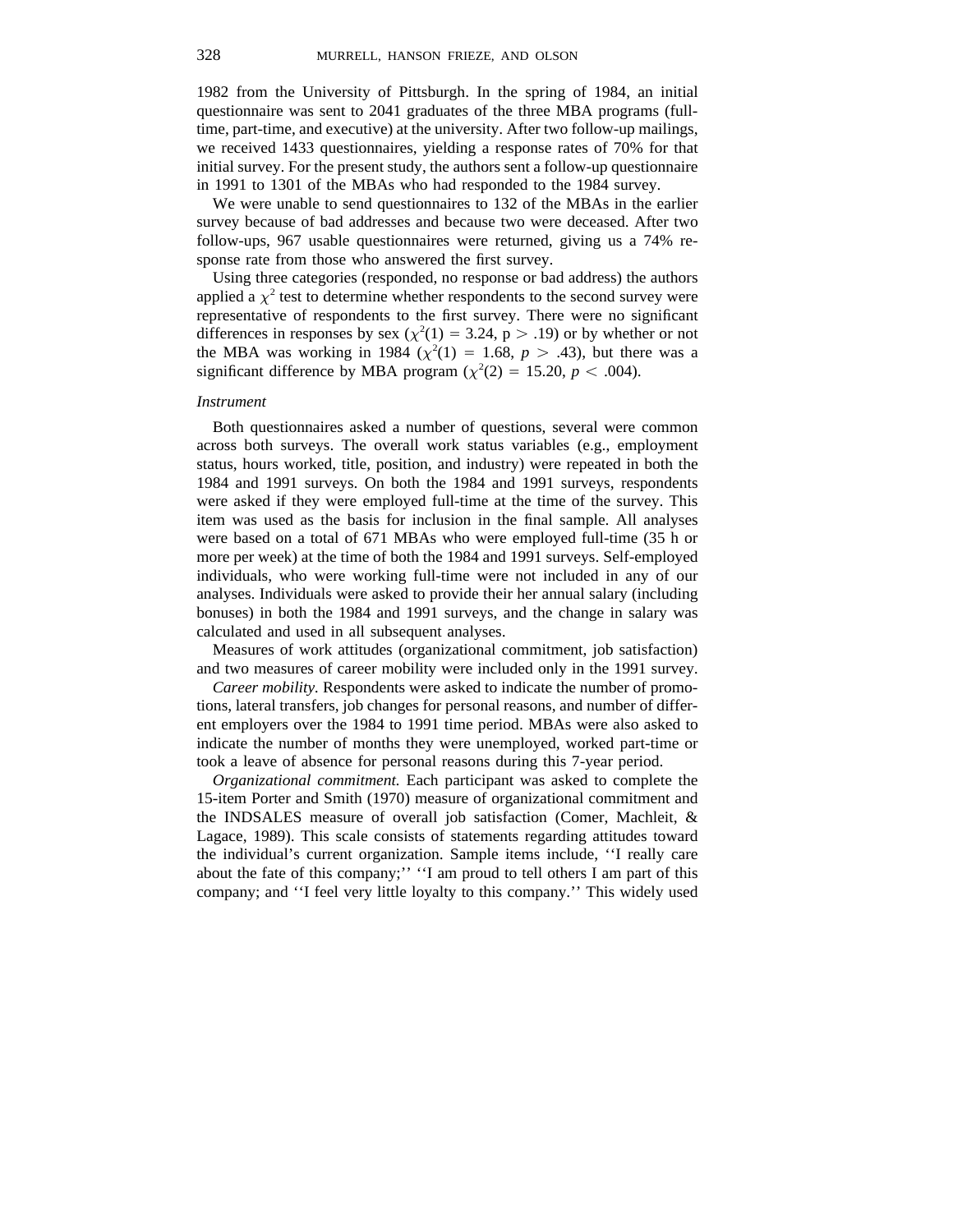scale (Chartrand & Camp, 1991; Steers, 1977) measures respondents' level of attachment an individual has to their company. In most cases, the higher the value of the response, the more positive the MBA was towards his or her organization. In the cases where a high value meant a less favorable response, the response were reversed scored. Thus, the higher the average scores, the more attachment or commitment the MBAs felt to their current company. The  $\alpha$  obtained in this study for the measure of organizational commitment was .90.

*Job satisfaction.* The INDSALES measure of overall job satisfaction (Comer et al., 1989) examines overall satisfaction with one's current job as well as satisfaction based on five standard dimensions of satisfaction (pay, co-workers, supervision, the work itself, promotions). The complete scale contains 24 items that assess several dimensions involved with job satisfaction. We included only the six questions that comprise the overall satisfaction with work subscale with higher scores indicate greater satisfaction with the specific aspect of one's job. Respondents were asked to respond to these questions while focusing on their current job or place of employment as of the 1991 survey. The  $\alpha$  obtained for the current sample on this measure of job satisfaction was .91.

### *Measures*

The six career mobility variables were measured as follows. Lateral moves, company changes, and job changes for personal reasons were measured by summing the number of such incidents over the seven year period of 1984 to 1991. Since leaves were relatively infrequent and usually only one such incidence incurred, we created a dichotomous variable with  $1 =$  the MBA has one or more personal leaves during the study period and  $0 =$  no leaves occurred. Dichotomous variable were similarly constructed for part-time work and for unemployment measures. These six job change variables are used as the predictor variables in all subsequent analyses. Promotions were measured by summing the number of reported promotions.

## RESULTS

The correlations among the study variables are presented in Table 1.

Four forced-entry multiple regression analyses were preformed in which a dependent variables were number of promotions over the last 7 years, the percentage increase in the 1991 salary over the 1984 salary, job satisfaction and organizational commitment see Table 1). In each analysis, overall years of full-time work experience, years in the current job, and age and gender of respondent were entered first as control variables. Then the mobility variables (lateral transfers, company changes, personal leaves, part-time work, unemployment, job changes) were entered in a single second step.

Older workers had fewer promotions. Women had significantly less change in salary, job satisfaction, and commitment. After entering the control vari-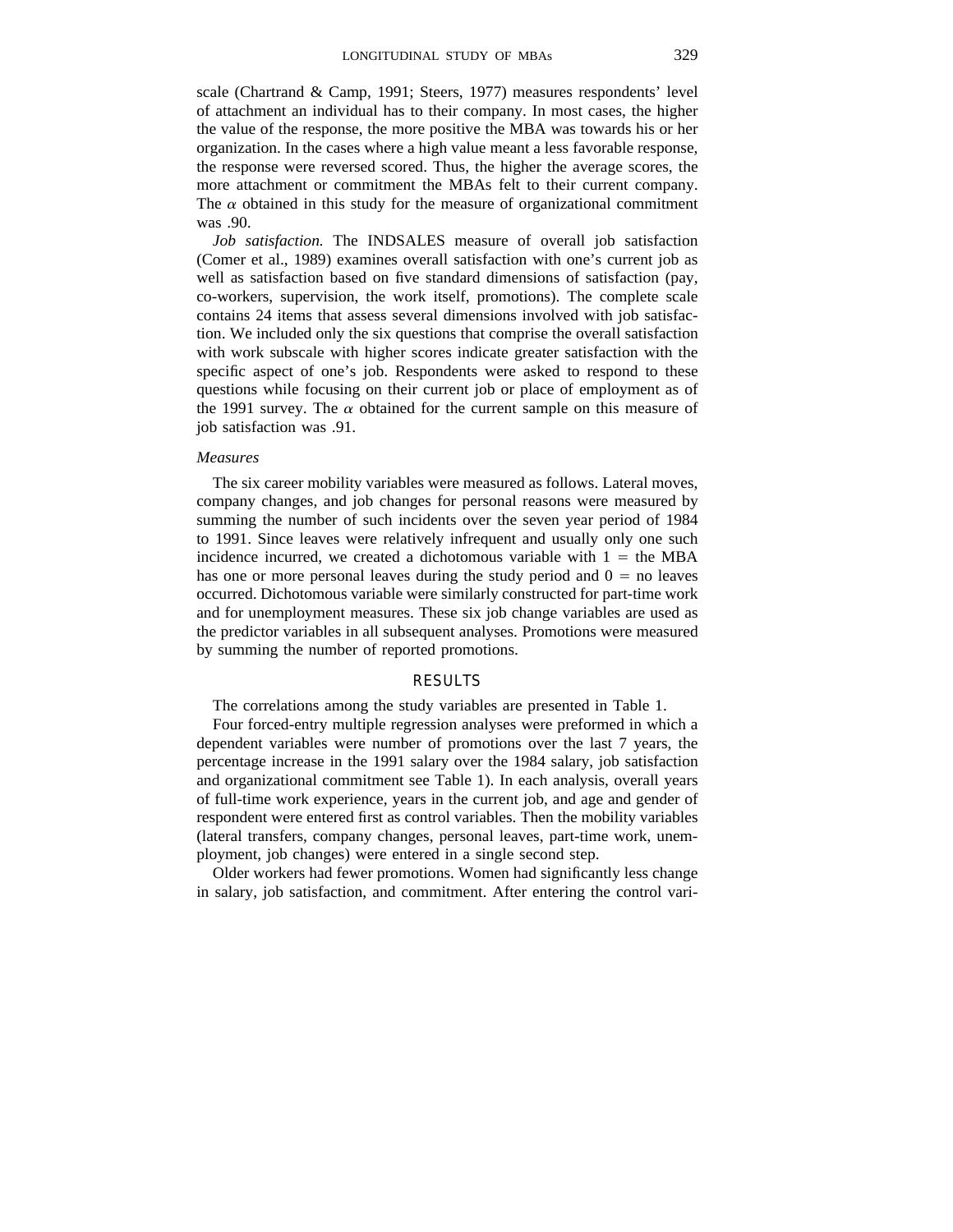|                                       | $\overline{c}$  |                  |            |          |                           |                                                                                       |                                       |  |                                                                                                                                               |                                                                                                                      |    |                                                                                                                                                                   |                          | $\overline{\phantom{a}}$  |              | $-0.02$     |
|---------------------------------------|-----------------|------------------|------------|----------|---------------------------|---------------------------------------------------------------------------------------|---------------------------------------|--|-----------------------------------------------------------------------------------------------------------------------------------------------|----------------------------------------------------------------------------------------------------------------------|----|-------------------------------------------------------------------------------------------------------------------------------------------------------------------|--------------------------|---------------------------|--------------|-------------|
| Correlations among Variables<br>TABLE |                 |                  |            |          |                           |                                                                                       |                                       |  |                                                                                                                                               |                                                                                                                      |    |                                                                                                                                                                   | $\overline{\phantom{a}}$ | $.71**$                   |              | $-.02$      |
|                                       | $\overline{10}$ |                  |            |          |                           |                                                                                       |                                       |  |                                                                                                                                               |                                                                                                                      |    | $\begin{array}{c} \hline \end{array}$                                                                                                                             | $.22***$                 | $.25**$                   |              | $-0.7$      |
|                                       | G               |                  |            |          |                           |                                                                                       |                                       |  |                                                                                                                                               |                                                                                                                      | I  | $.08*$                                                                                                                                                            | $.16***$                 | .03                       |              | $-0.8*$     |
|                                       | ${}^{\circ}$    |                  |            |          |                           |                                                                                       |                                       |  |                                                                                                                                               |                                                                                                                      | 03 | $-02$                                                                                                                                                             | $\overline{0}$           | $\mathfrak{S}$            |              | $-29**$     |
|                                       | Γ               |                  |            |          |                           |                                                                                       |                                       |  |                                                                                                                                               | $rac{3}{6}$                                                                                                          |    | 66                                                                                                                                                                | $\odot$                  | $\overline{0}$            |              | $-14**$     |
|                                       | $\circ$         |                  |            |          |                           |                                                                                       |                                       |  | $\begin{array}{c} \begin{array}{c} \begin{array}{c} \begin{array}{c} \end{array} \end{array} \end{array} \end{array} \end{array} \end{array}$ | 25.000                                                                                                               |    |                                                                                                                                                                   | $-0.8*$                  | $-06$                     |              | $-0$        |
|                                       | 5               |                  |            |          |                           |                                                                                       |                                       |  |                                                                                                                                               | $rac{3}{6}$<br>$rac{3}{6}$<br>$rac{3}{6}$<br>$rac{3}{6}$<br>$rac{3}{6}$<br>$rac{3}{6}$<br>$rac{3}{6}$<br>$rac{3}{6}$ |    |                                                                                                                                                                   | $-9$                     | $-06$                     |              | $-.13**$    |
|                                       | 4               |                  |            |          |                           |                                                                                       | $\begin{array}{c} \hline \end{array}$ |  |                                                                                                                                               | $\ddot{\tilde{c}}$ is $\ddot{\tilde{c}}$ is $\ddot{\tilde{c}}$ is $\ddot{c}$ is $\ddot{c}$                           |    |                                                                                                                                                                   | $-0.02$                  | $-0.02$                   |              | $-65**$     |
|                                       | 3               |                  |            |          |                           |                                                                                       | $-12**$                               |  |                                                                                                                                               | $\begin{array}{c}\n 0.1 \\  -0.02 \\  -0.03 \\  -0.03 \\  -0.03\n \end{array}$                                       |    |                                                                                                                                                                   | $-0.9*$                  | $-11**$                   |              | $.20**$     |
|                                       | 2               |                  |            | $\bigg $ | $-0.03$                   |                                                                                       | $-13**$                               |  |                                                                                                                                               |                                                                                                                      |    |                                                                                                                                                                   | $\ddot{\mathcal{S}}$     | $\widetilde{\mathrm{SO}}$ |              | $.31**$     |
|                                       |                 |                  |            | 39**     | $\widetilde{\mathrm{SO}}$ |                                                                                       | $-12**$                               |  |                                                                                                                                               | $-0.05$<br>$-0.05$<br>$-10**$<br>$-17**$                                                                             |    | $\overline{C}$                                                                                                                                                    | $\ddot{\mathrm{e}}$      | 50.                       |              | $.24**$     |
|                                       |                 | 1. Years of work | experience |          |                           | 2. Age<br>3. Lateral<br>transfers<br>4. Company<br>changes<br>5. Leaves of<br>absence |                                       |  |                                                                                                                                               |                                                                                                                      |    | 6. Partime work<br>7. Unemployment<br>8. Job changes<br>9. Promotions<br>10. Change salary<br>11. Job<br>satisfaction<br>12. Organizational<br>22. Organizational |                          |                           | 13. Years in | current job |

 $Note. N =$ 

\*

 $p^* p < 0.05$ ,  ${}^{**} p < 0.01$ .

671. Leaves of absences are coded 1

any absences, 0

no absences.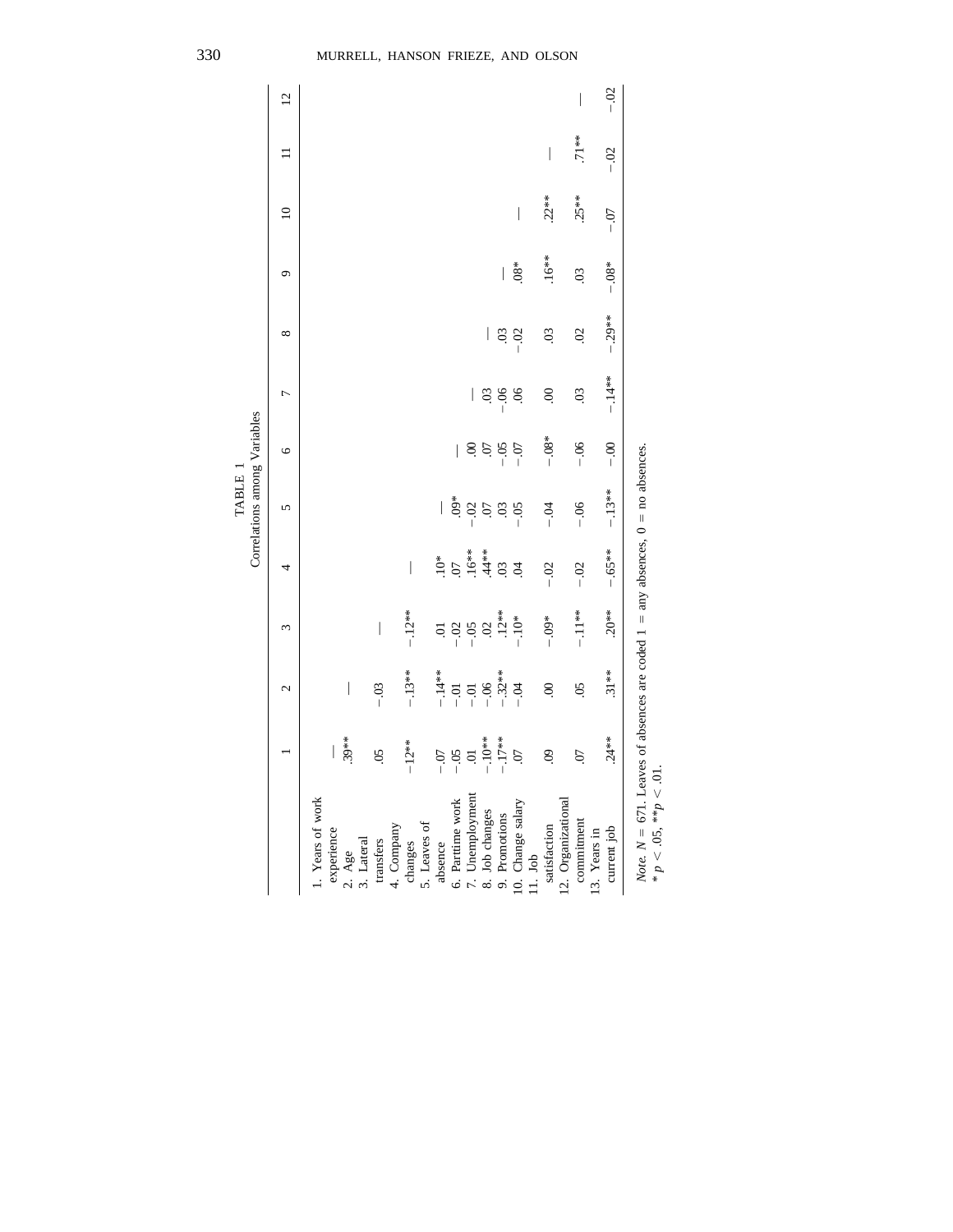| Step                  | Promotions | Change<br>Salary | Job<br>Satisfaction | Organizational<br>Commitment |  |  |
|-----------------------|------------|------------------|---------------------|------------------------------|--|--|
| One                   |            |                  |                     |                              |  |  |
| Years full-time       | $-.020$    | 1.314*           | .162                | .120                         |  |  |
| Years in current job  | .005       | $-.539$          | $-.041$             | $-.053$                      |  |  |
| Age                   | $-.077**$  | $-.580$          | $-.046$             | .023                         |  |  |
| Gender                | .038       | $-12.36**$       | $-1.553**$          | $-2.169***$                  |  |  |
| Step One $R^2$        | .11        | .03              | .03                 | .03                          |  |  |
| Adjusted $R^2$        | .10        | .02              | $.02\,$             | .02                          |  |  |
| $F$ value             | 19.89***   | $4.54**$         | $4.46**$            | $4.06**$                     |  |  |
| Two                   |            |                  |                     |                              |  |  |
| Lateral moves         | .120       | $-3.399*$        | $-.443$             | $-.599*$                     |  |  |
| Company changes       | .012       | 1.271            | $-.565$             | $-.829*$                     |  |  |
| Personal leaves       | $-.009$    | $-.890$          | $-.033$             | .091                         |  |  |
| Part-time work        | $-.013$    | $-.522$          | $-.066$             | $-.064$                      |  |  |
| Unemployment          | $-.021$    | $-.967$          | .003                | .073                         |  |  |
| Job changes           | $-.020$    | $-2.442$         | .793                | .920                         |  |  |
| Step Two $R^2$        | .12        | .04              | .05                 | .04                          |  |  |
| Adjusted $R^2$        | .11        | .03              | .03                 | .03                          |  |  |
| $F$ value             | 9.23       | $3.05***$        | $3.19***$           | $3.03***$                    |  |  |
| Adjusted $R^2$ Change | .01        | .01              | .01                 | .01                          |  |  |
| F for change          | 1.99       | 2.03             | $2.31*$             | $2.31*$                      |  |  |

TABLE 2 Results from Regression Analysis

 $p < .05$ ; \*\**p*  $< .01$ ; \*\*\**p*  $< .001$ .

ables, the mobility variables failed to account for significant increase in  $R^2$ for promotions or salary change, but did contribute significantly to predicting job satisfaction and organizational commitment (see Table 2). Number of lateral moves has a negative effect on change in salary, job satisfaction and organizational commitment and was the only mobility variable that significantly predicted overall promotions, salary change and satisfaction after entering the control variables (see Table 2). Both lateral moves and company changes predicted commitment. Thus, as expected, mobility produced a negative impact on the overall work-related attitudes among the managers in our sample.

### **DISCUSSION**

The basic question addressed in this research is whether the use of mobility tactics has a positive or a negative effect on career outcomes and work-related attitudes. Our findings indicate that frequent lateral moves did positively predict frequency of promotions, but had a negative affect on overall change in salary. Regression results can be interpreted as indicating that those with frequent lateral moves had more than \$3000 gain in salary increases compared to those who did not move. Results also showed women getting smaller salary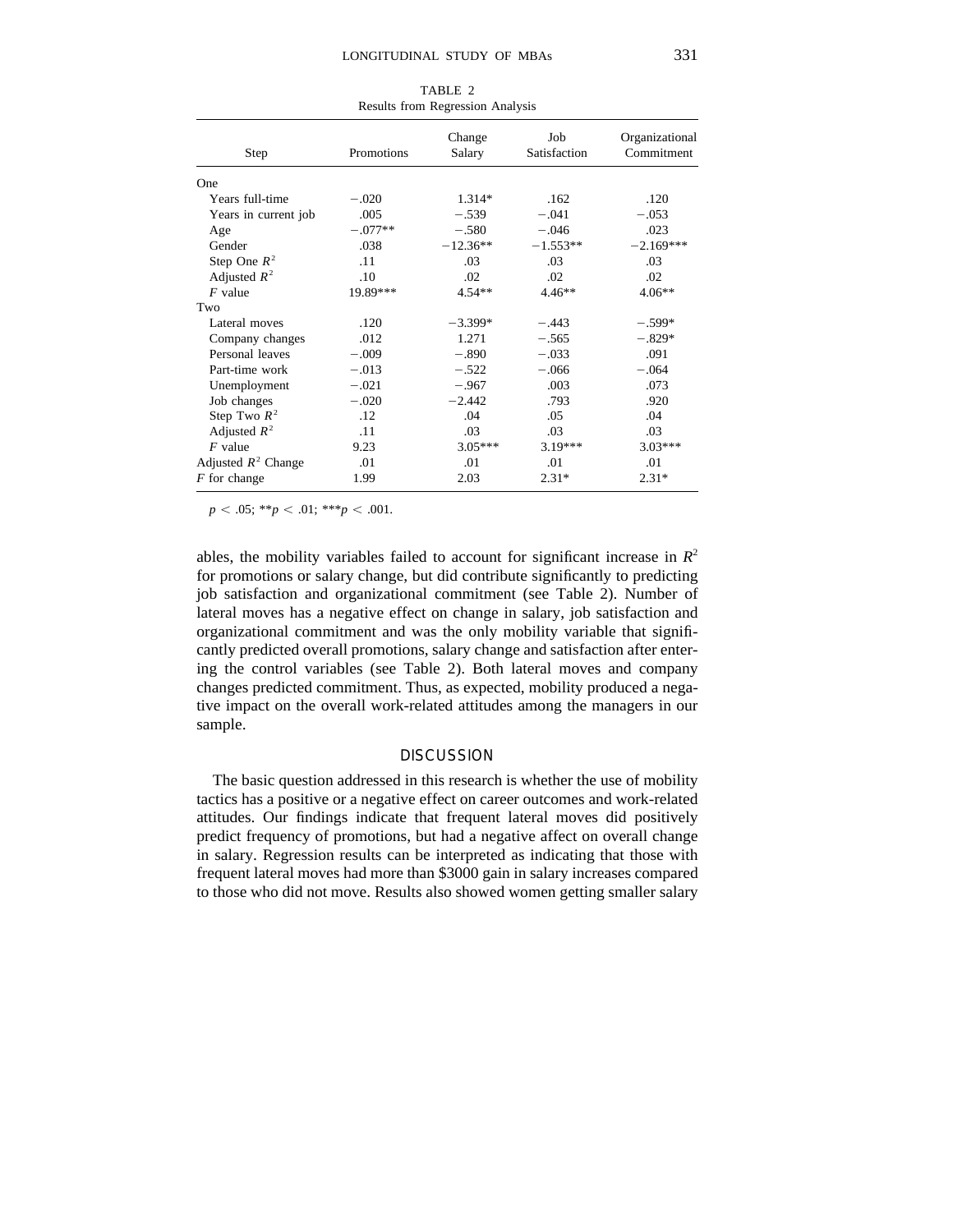changes amounting to about \$1,200. Older workers had fewer promotions. In addition, frequent lateral moves had a negative affect on work-related attitudes, specifically overall job satisfaction and organizational commitment.

Our findings can be viewed as an attempt to address a more fundamental issue concerning the overall affect of job changes on career outcomes. The debate centers around two central ideas. Levinson (1986) suggests that stability and continuity of work is a necessary and healthy part of adult career development. Some argue that too much change interferes with the acquisition of skills and knowledge and impairs career success. Levinson's notion suggests that job stability (rather than mobility) should be positively related to overall career success and work attitudes. Brett (1984) found some support for this idea in that career transitions produced high levels of uncertainty that, in turn, created stress. Individuals undergoing these job changes were less likely to use active coping strategies to reduce this stress and were more afraid of asking for help during the transitions.

However, the notions of using mobility strategies and of a careerist attitude (Feldman & Weitz, 1991) suggest that lack of job stability or job changes may not be as detrimental as Levinson argues. As organizational structure becomes less hierarchical (Schein, 1978), movement within one organization or between organizations may become more desirable in terms of overall success. Increasingly, managers may be given more responsibility and experience, without a significant change in job title or salary (Hall & Rabinowitz, 1988). This enhances the desire for job changes as a way of eventually increasing the frequency of promotions and increasing one's salary. Thus, the central question remains whether job stability has a positive or a negative affect on overall career success and work-related attitudes. Thus, criticisms of MBAs may be inappropriate given what may be a reasonable and somewhat effective career strategy in a rapidly changing and uncertain work environment.

Our results provide support for both perspectives. In terms of work-related attitudes, frequent job changes (consistent with careerist strategies) resulted in negative attitudes toward one's job and the organization. In addition, frequent lateral movement within the organization had a positive affect on number of promotions but a negative affect on overall change in salary, at least during this initial seven-year period. It is difficult to judge from these data whether these lateral moves may eventually yield a high return on change in salary overall a longer period of time. It may be the case that initial lateral moves which yield positive effect in terms of title or position within the organizational (viewed as a ''promotion'') take place as an individual attempts to redirect his career or develop expertise in different functional areas. These types of lateral moves may produce the paradoxical result observed here of positively affecting promotions while negatively impacting overall salary. If these speculations are valid, then a follow-up study of these participant later may demonstrate that these initial lateral moves, which negatively affect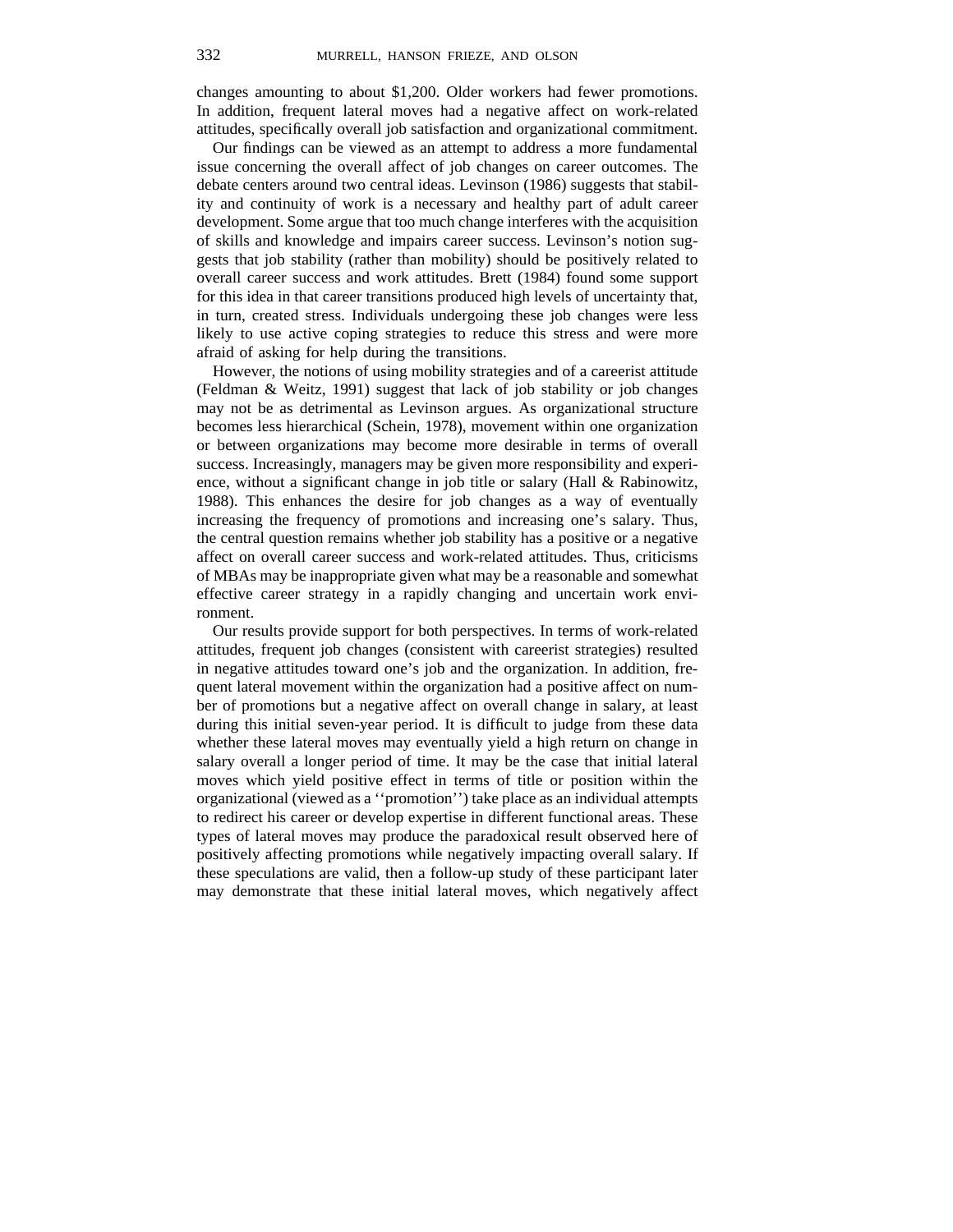salary, may have had beneficial effects on individual earnings that require additional time to become apparent. Thus, the answer to whether job changes have a positive versus a negative affect on career outcomes is quite criteriondependent; that is, these career outcomes appear to be positive if the criteria is frequency of promotion, but are negative if the criterion is work-attitudes, or short-term change in salary.

Future research might examine other measures of career success beyond traditional measures such as salary, promotions and work attitudes (satisfaction and commitment). Given the affect of corporate downsizing, the use of lateral moves may be the promotions of the future (Linden, 1992). Several organizations have begun to encourage lateral moves because they see relatively few promotions ahead for their employees. In addition, lateral transfers may lead to other positive career outcomes such as responsibility, autonomy, flexibility, and skill diversity. This suggests that not only should the affect of emerging career patterns be examined within the context of career changes in general, but that our criterion for determining successful outcomes for careerist and non-careerist should be examined more extensively as well. In addition, some attention to the potential costs of this type of mobility strategy is needed.

Given that employee expectations of career mobility has an important affect on motivation, commitment and loyalty to the organization (Goffee, 1992), there are several practical implications of our findings. While the benefits for employees of flexible career patterns are well established, the most effective way for individuals and organizations to manage these flexible structures are not as well known. According to the careerist notion, individuals attempt to use career mobility to increase positive career outcomes such as salary and promotions. Our findings suggest that while these types of strategies may positively affect some career outcomes (promotions), they may have a detrimental affect on short-term salary and overall work-related attitudes (satisfaction and commitment). Thus, it is critical for organizations to be aware that as they provide flexible career patterns for individuals, this flexibility may result in decreasing an individual's overall satisfaction with his or her job and with the organization. In addition, individuals who place a high value on salary as an index of career success may be more dissatisfied with their job and the organization than individuals who place more value on career outcomes such as promotions, autonomy and job status. Thus, opportunities that provide flexibility for the individual and the organization may, in fact, have negative rather than positive long-term effects for the individual and the organization.

One contribution of this work is the tracking of career mobility over the 7-year period examined in this study. The use of a longitudinal design to examine career outcomes is useful and important methodological approach for examining the affect of early career choices on later career outcomes. However, our study examines these changes over a somewhat brief 7-year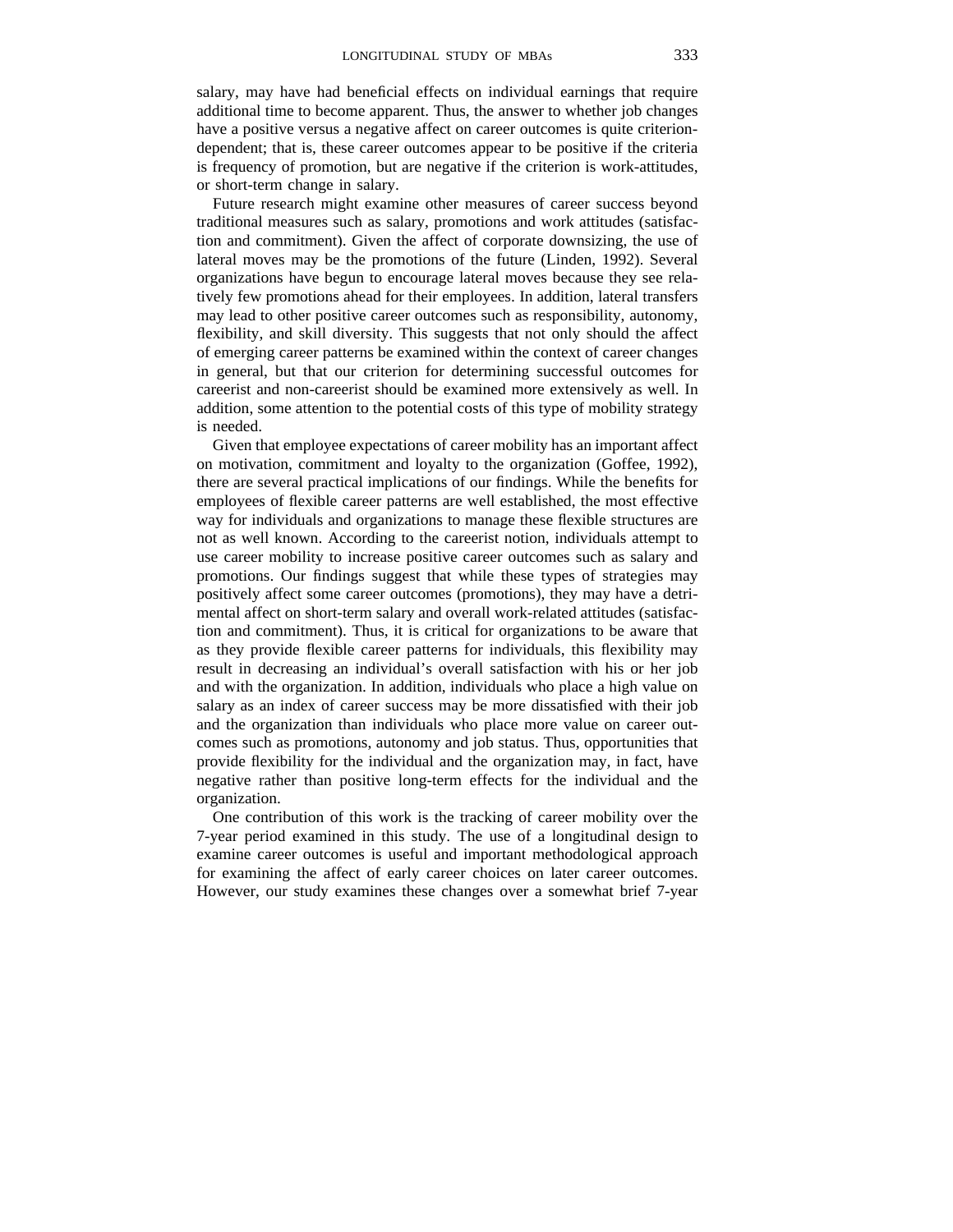period. Feldman and Weitz (1991) assert that individuals may become less careerist in middle to late-career stages because of the consequences on perceived competence. This may occur because frequent job mobility may be interpreted as a indicator of low career commitment or poor job performance for older workers. In addition, mobility may come at greater costs in terms of family life and may be less available for older compared to younger employees. Thus, using mobility strategies may have a negative affect as individuals advance in age or career stage. The managers in our study were all relatively early in their career stages, thus the affect of utilizing these mobility strategies for later career development and outcomes could not be examined. Another follow-up study of these individuals as they enter later career stages to examine the affect of these same mobility variables on subsequent promotions, salary increases and overall work attitudes would be an important contribution to future work in this area.

## **REFERENCES**

- Brett, J. M. (1984). Job transitions and personal role development. In K. M., Rowland & G. R. Ferris (Eds.), *Research and personnel and human resource management* (Vol 2., pp. 155– 185). Greenwich, CT: JAI Press.
- Cheit, E. F. (1985, Spring). Business schools and their critics. *California Management Review,* pp. 43–61.
- Coleman, L. M. (1990). A causal analysis of employment and health in mid-life women. *Women and Health,* **16**(11), 5–20.
- Comer, J. M., Machleit, K. A., & Lagace, R. R. (1989). Psychometric assessment of a reduced version of INDSALES. *Journal of Business Research,* **18,** 291–302.
- Cooper, C., & Dowd, K. (1987, April). Mid-life crisis for the MBA. *Management Today,* pp. 81–86.
- DePasquale, J. A., & Lange, R. A. (1971). Job-hopping and the MBA. *Harvard Business Review,* (November/December), 151–154.
- Dougherty, T. W., Dreher, G. F., & Whitely, W. (1993). The MBA as careerist: An analysis of early-career job change. *Journal of Management,* **19**(3), 535–548.
- Feldman, D. C. (1985). The new careerism: Origins, tenants, and consequences. *The Industrial Psychologist,* **22,** 39–44.
- Feldman, D. C. (1988). *Managing careers in organizations.* Glenview, IL: Scott Foresman.
- Feldman, D. C., & Brett, J. M. (1983). Coping with a new job: A comparative study of new hires and job changers. *Academy of Management Journal,* **26,** 258–272.
- Feldman, D. C., & Brett, J. M. (1985). Trading places: Managing employee job changes. *Personnel,* **62,** 61–65.
- Feldman, D. C., & Weitz, B. A. (1991). From the invisible hand to the gladhand. *Human Resource Management,* **30**(2), 237–257.
- Frakes, S. (1983, December 12). Tough times for MBAs. *Fortune,* pp. 65–72.
- Gannon, M. J., & Arlow, P. (1985). Voluntary turnover and alternative job opportunities. *Journal of Applied Psychology,* **75,** 467–476.
- Greenberger, E., & Steinberg, L. (1986). *When teenagers work.* New York: Basic Books.
- Goffee, R. (1992). Organizational change and the corporate career: The restructure of managers' job aspirations. *Human Relations,* **45**(4), 363–385.
- Hall, D. T., & Rabinowitz, S. (1988). Maintaining employee involvement in a plateaued career. In M. London & E. M. Mone (Eds.), *Career growth and human resource strategies* (pp. 67–80). Westport, CT: Quorum.